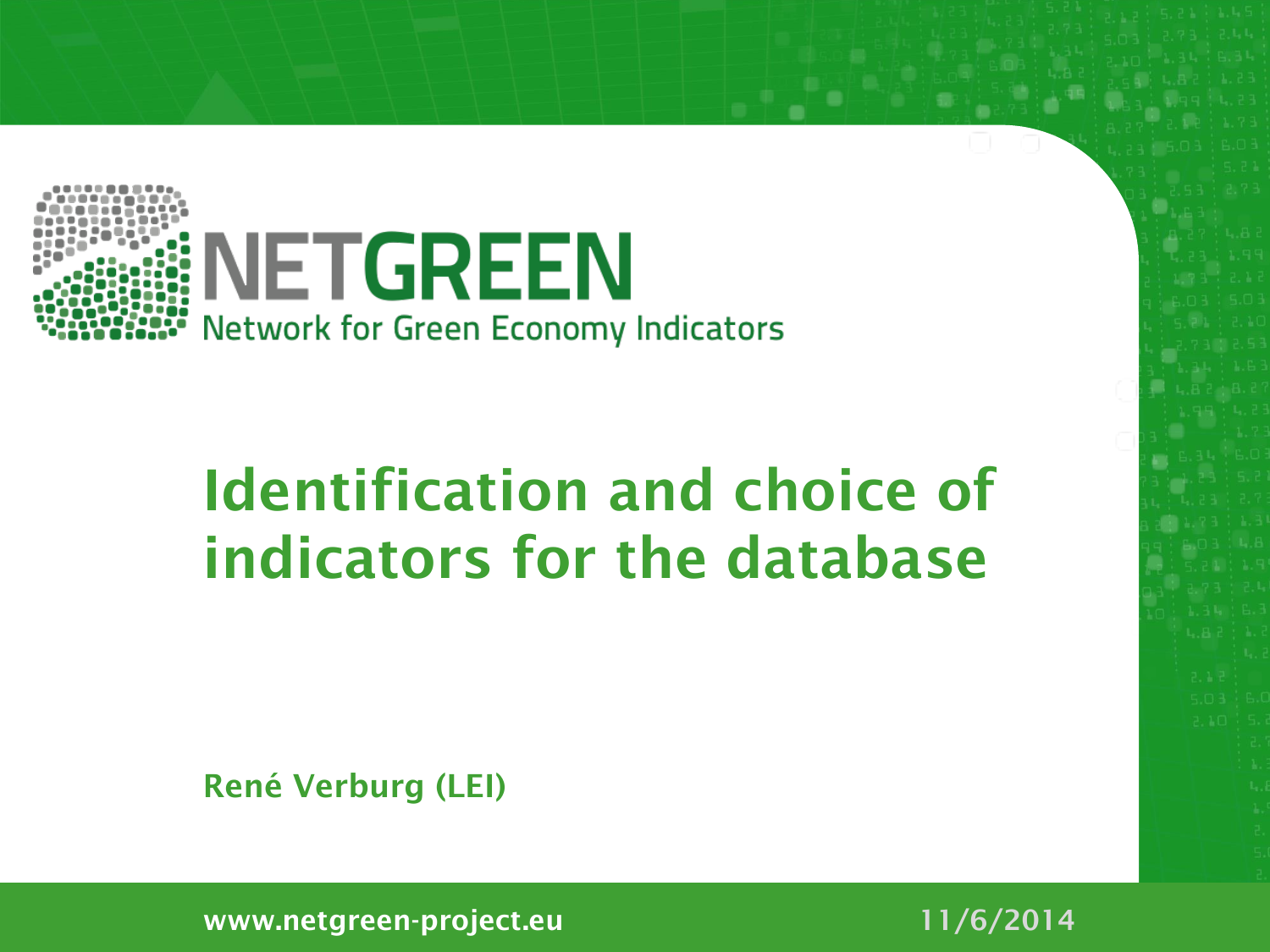

#### **Content**

- Recap
- Types of indicators and selection
- Themes in a green economy
- Linking policy questions with indicators
- Discussion

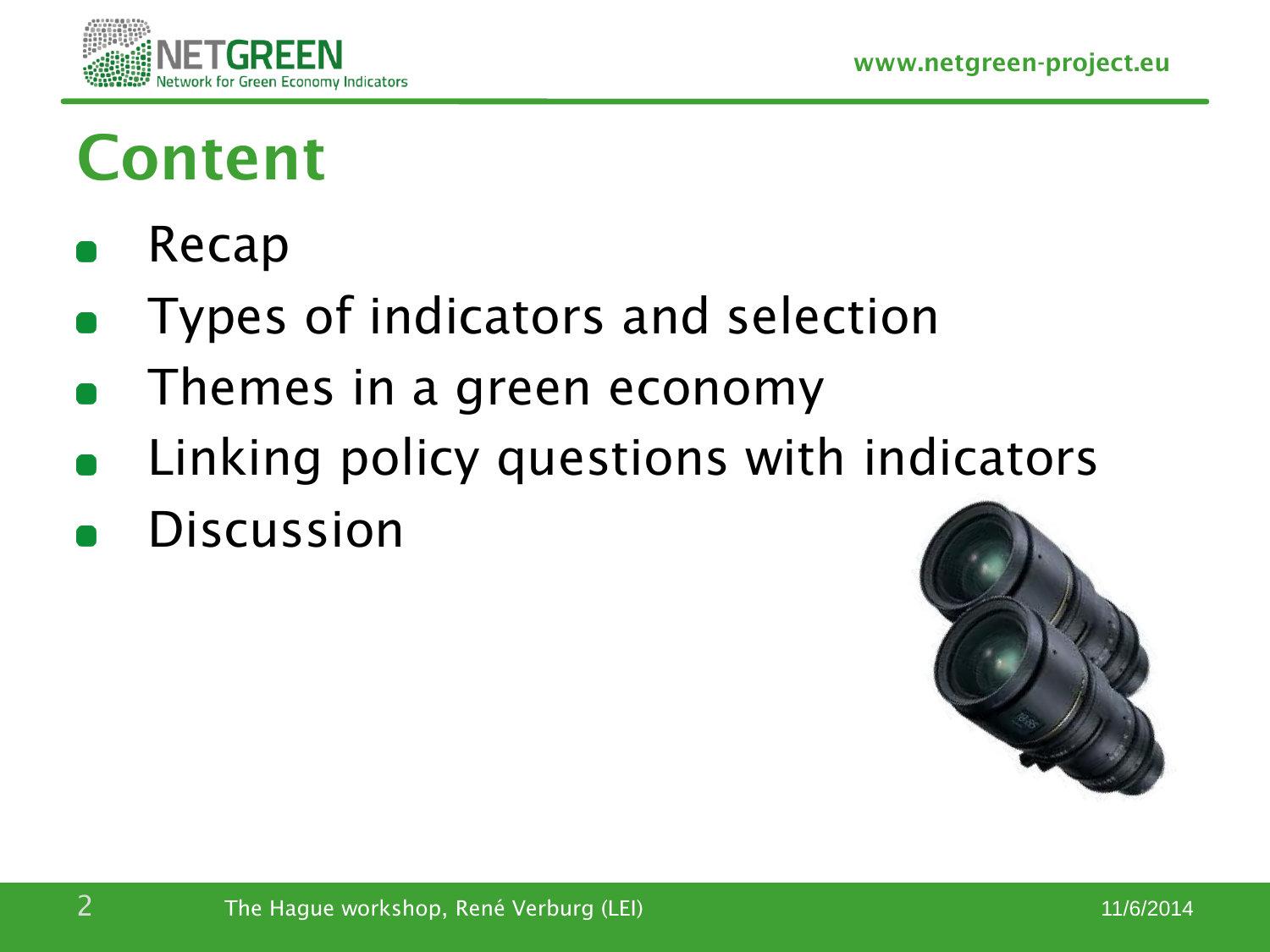

#### **Recap**

- Aim is development of a database with information on GE indicators (not their values)
- > 4000 indicators were identified
- Mostly from sustainable development and environmental accounting initiatives
- Make logical choices to reduce this #
- Typology and grouping

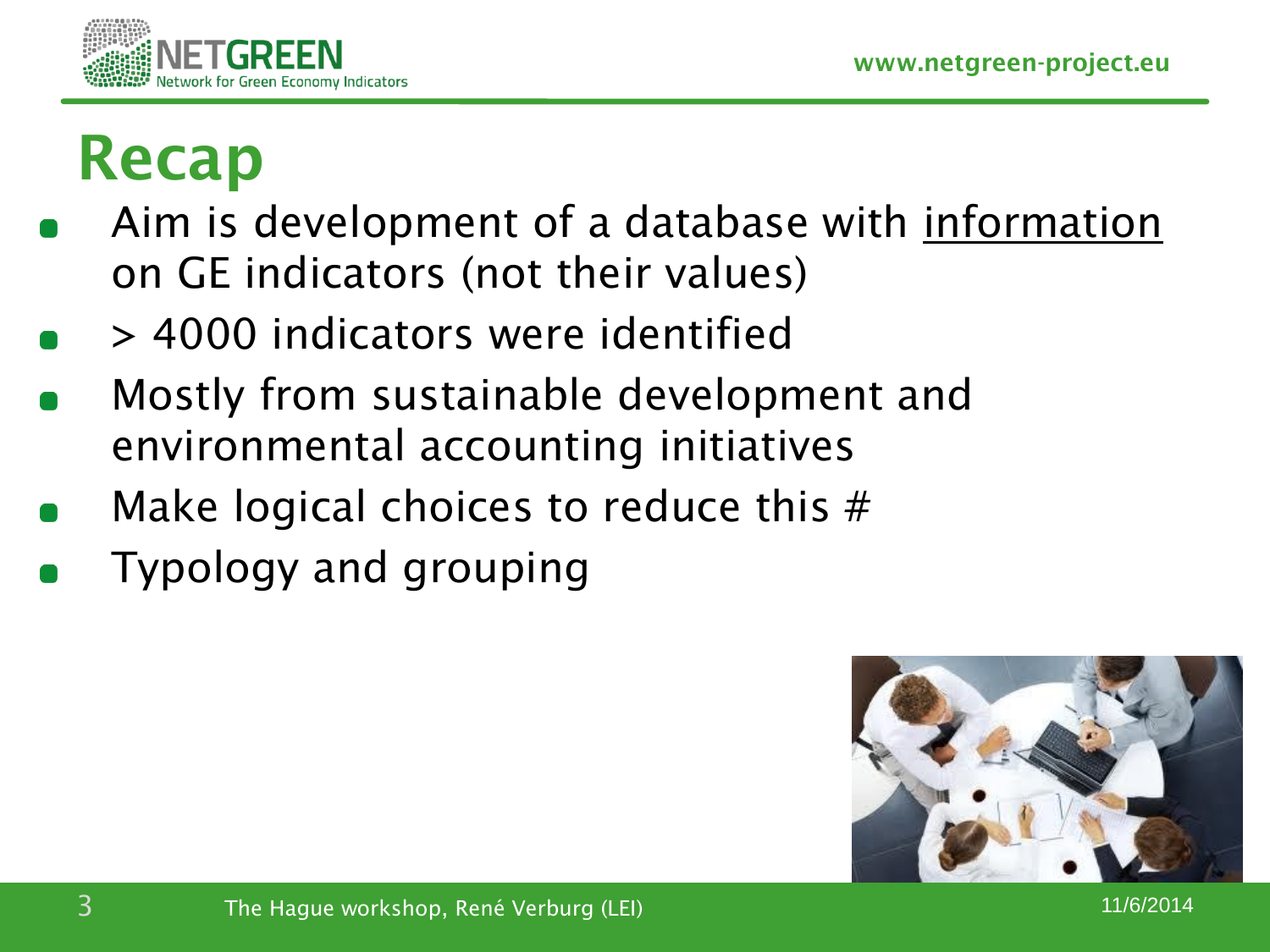

# **Types of indicators**

- Single indicators
- Aggregates, composites, index
- Sets, frameworks

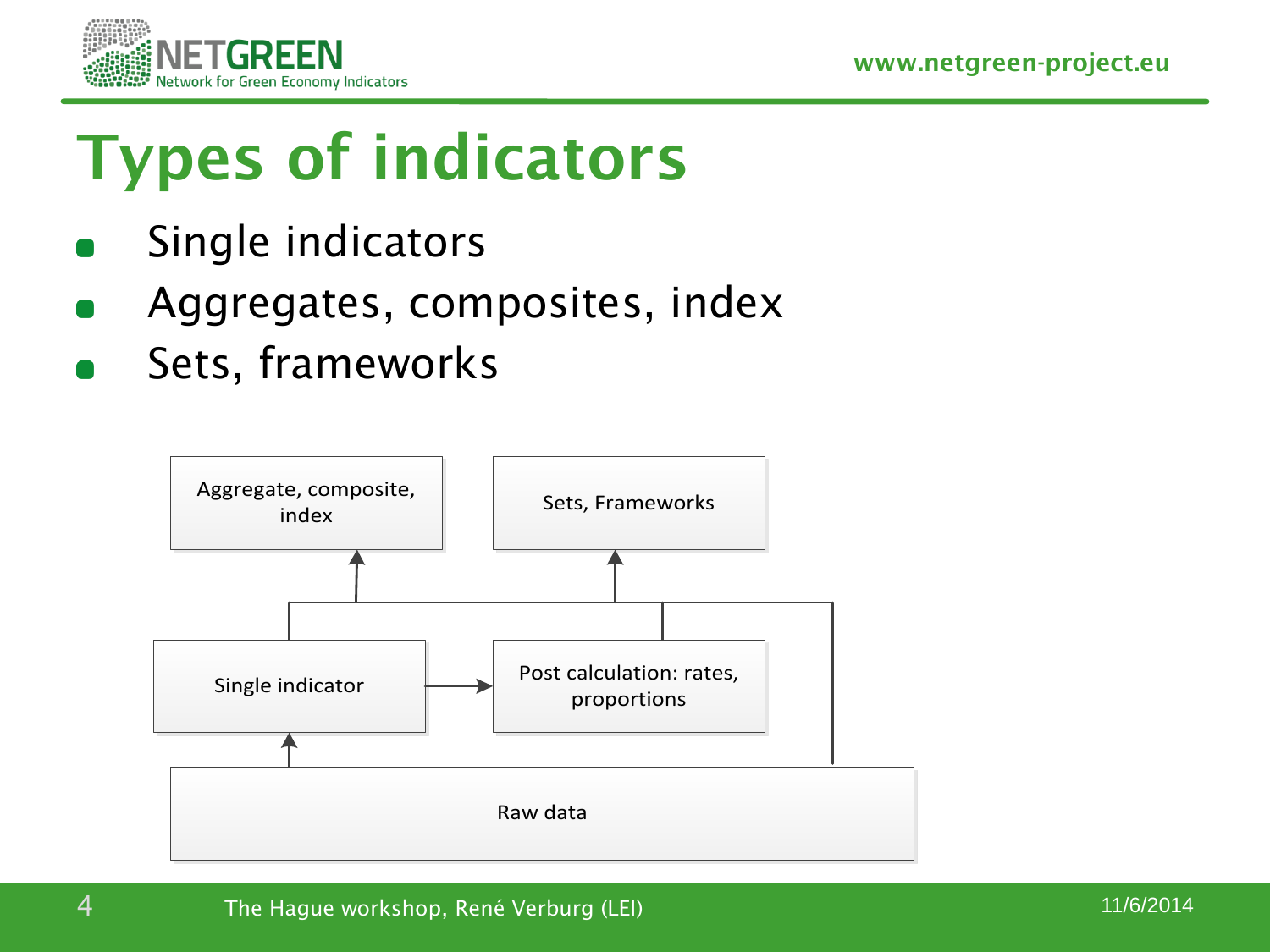

Governance 1



Governance 33 and 33

Governance 4

Governance 10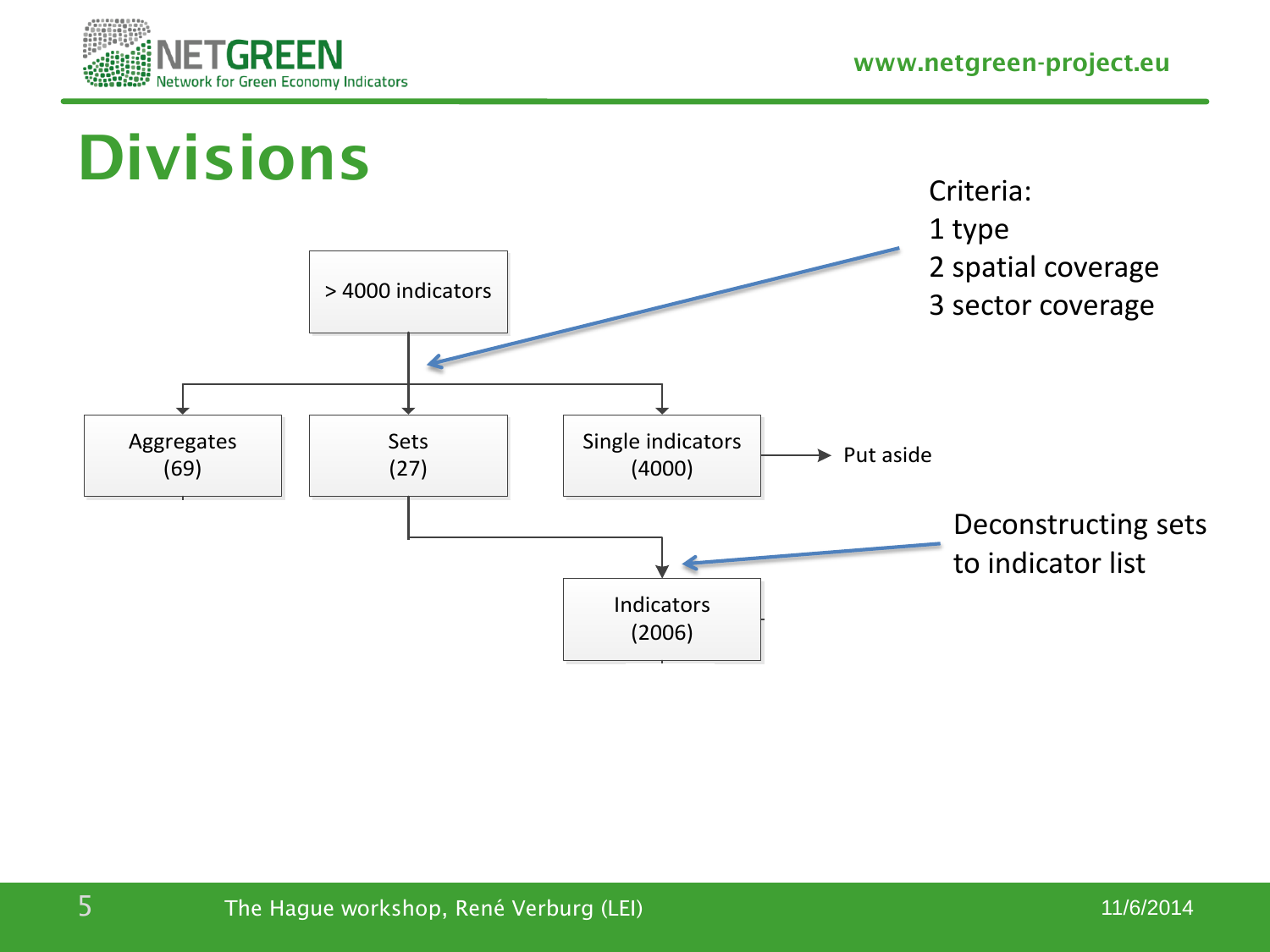

# **Grouping indicators from sets**

#### 2006 indicators grouped according to topic

- **->** 160 groups of similar indicators
- **->** main indicators and references

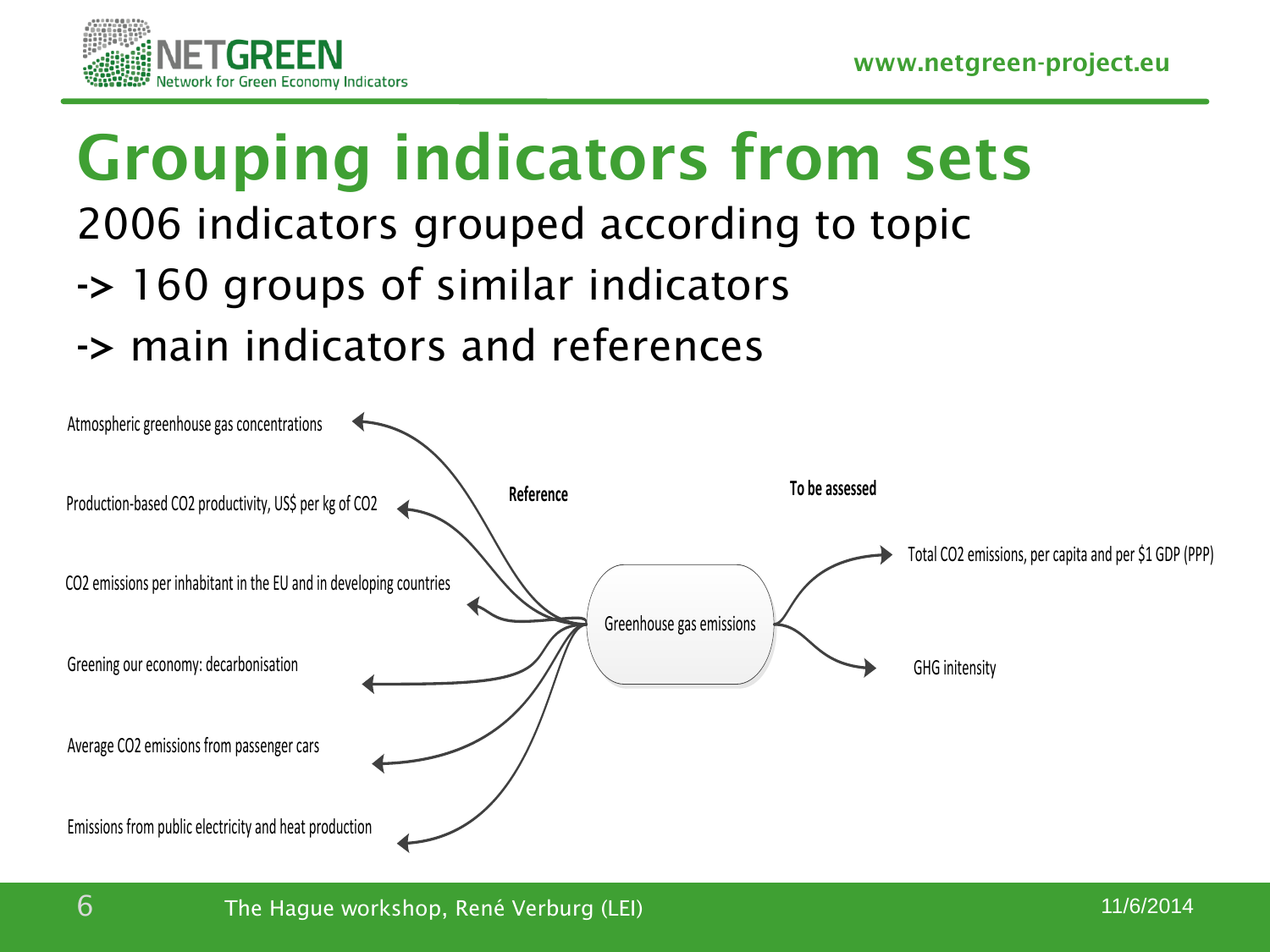

Governance 1

#### **Adding groups**



Governance 33 and 33

Governance 4

Governance 10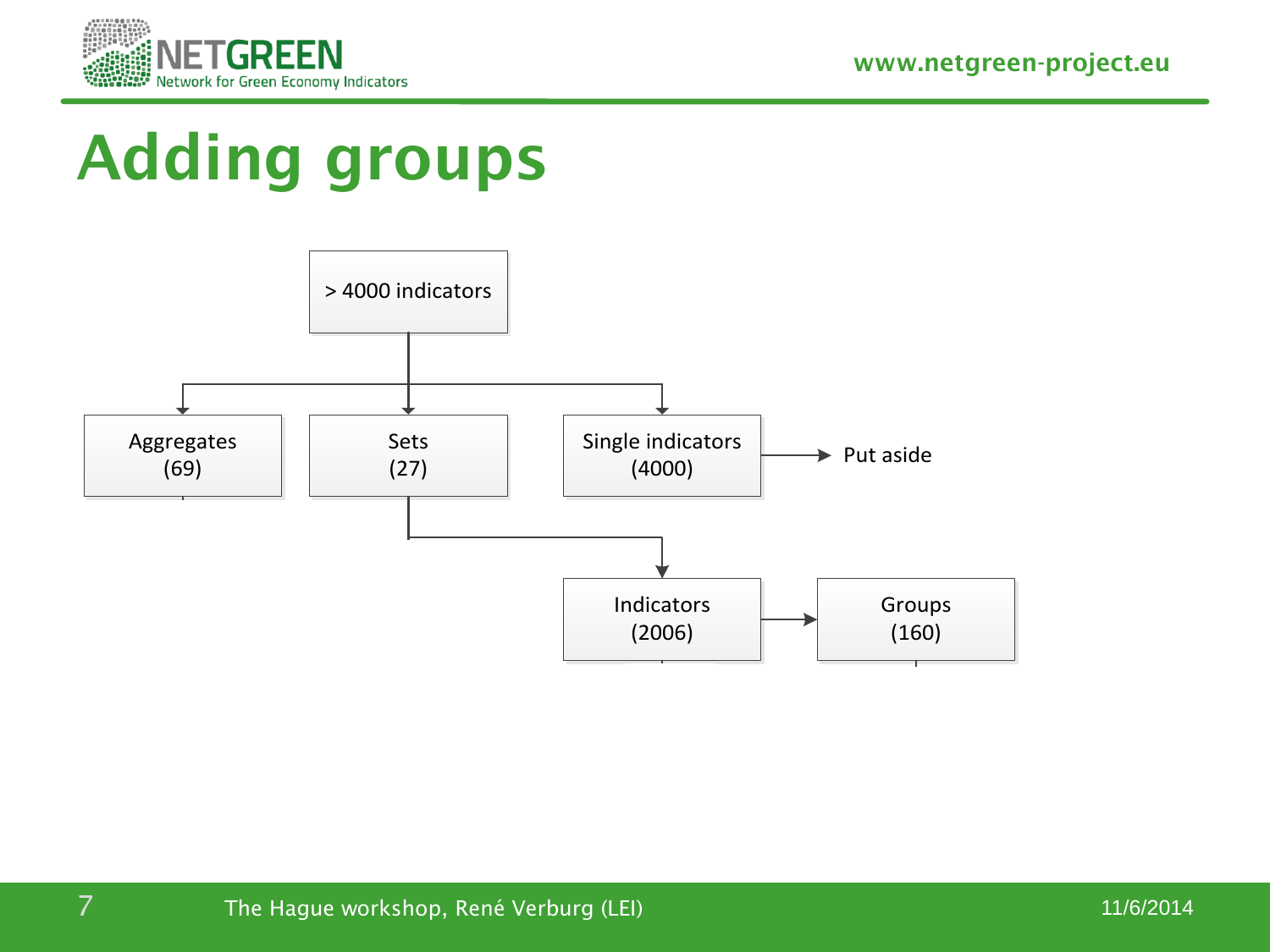



#### **Themes in a Green Economy**

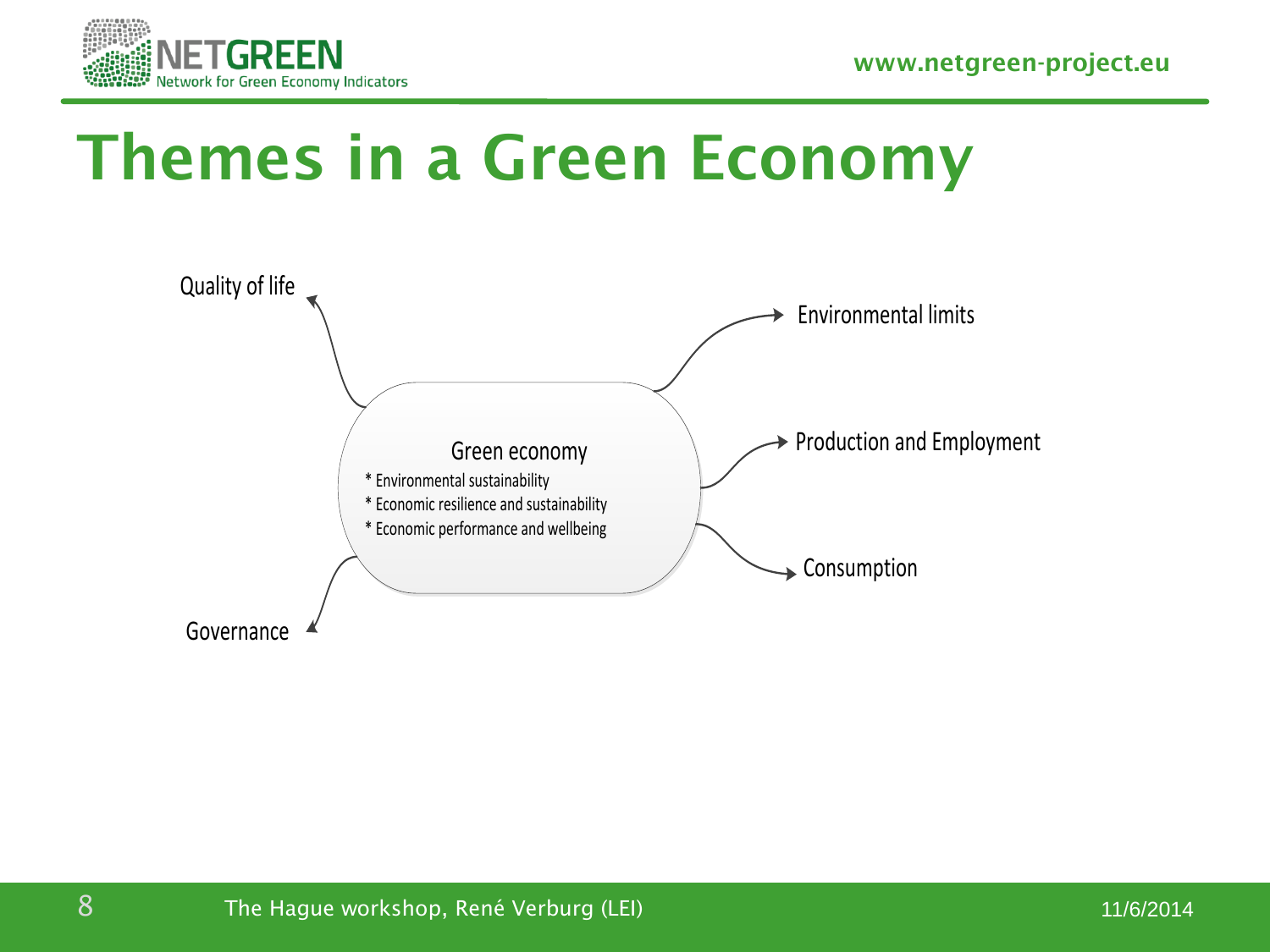

### **Linking themes with indicators**

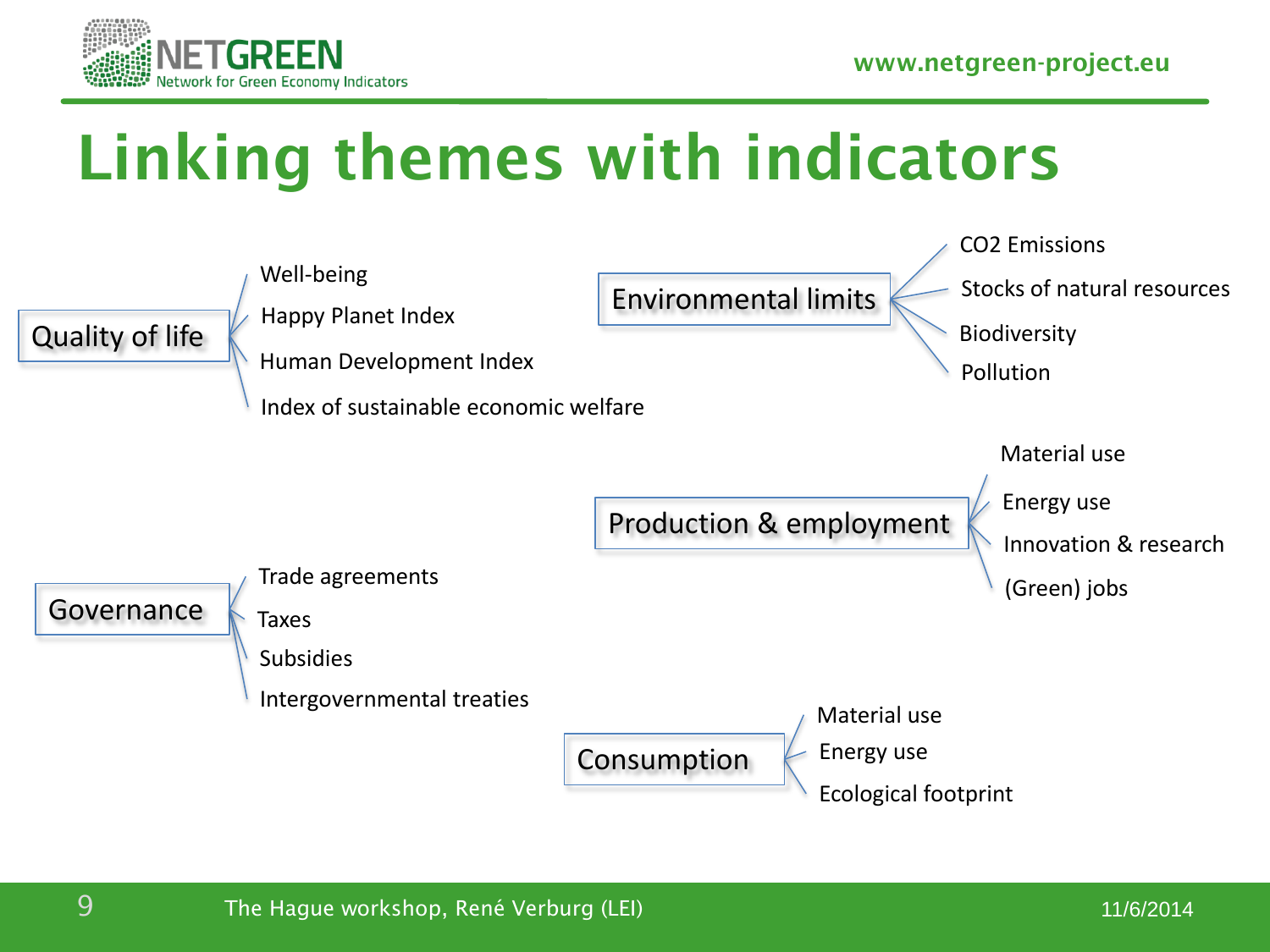

#### **Indicators by themes**



10 The Hague workshop, René Verburg (LEI) 11/6/2014 11/6/2014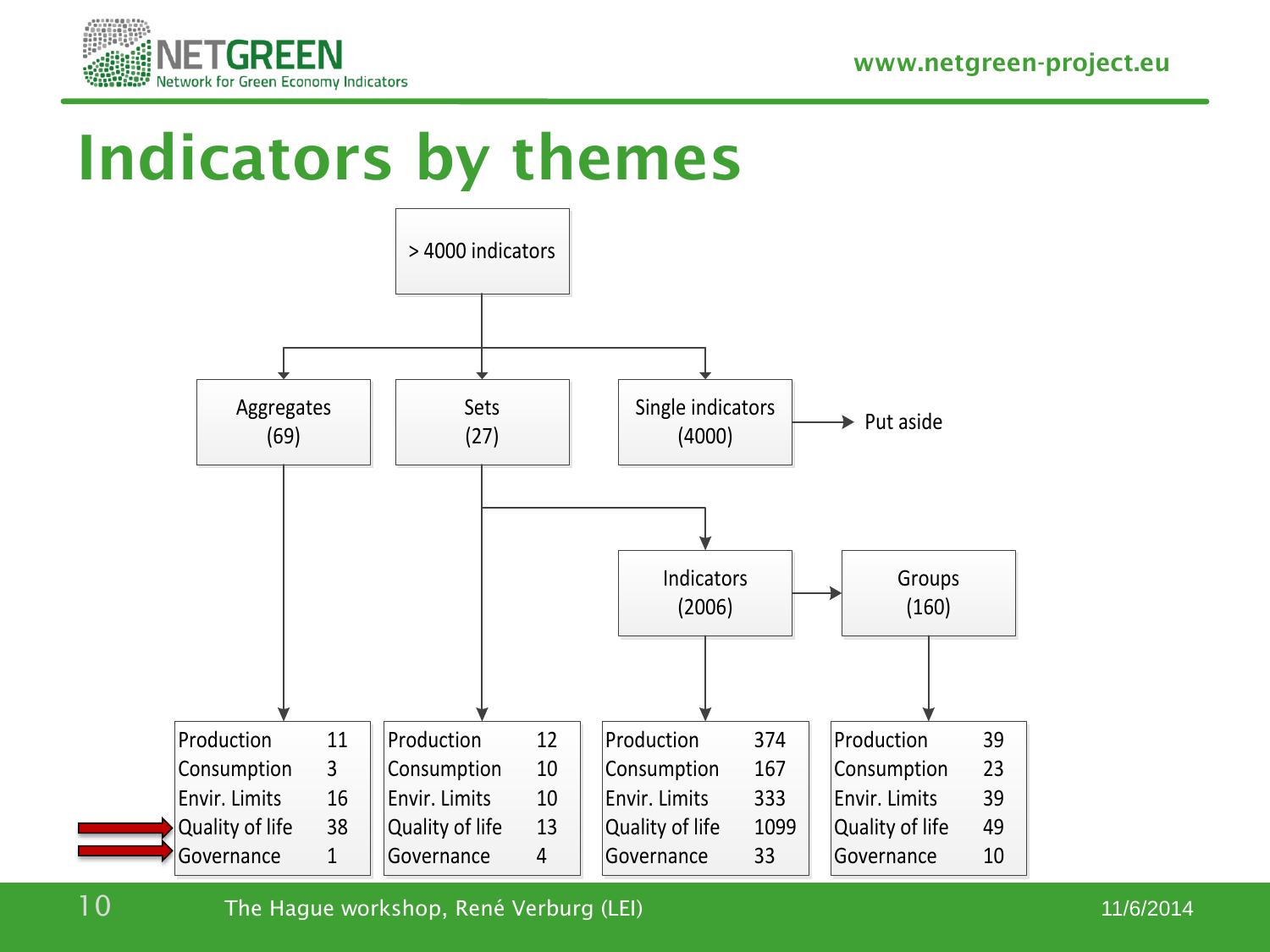

#### **Policy questions and the webtool**

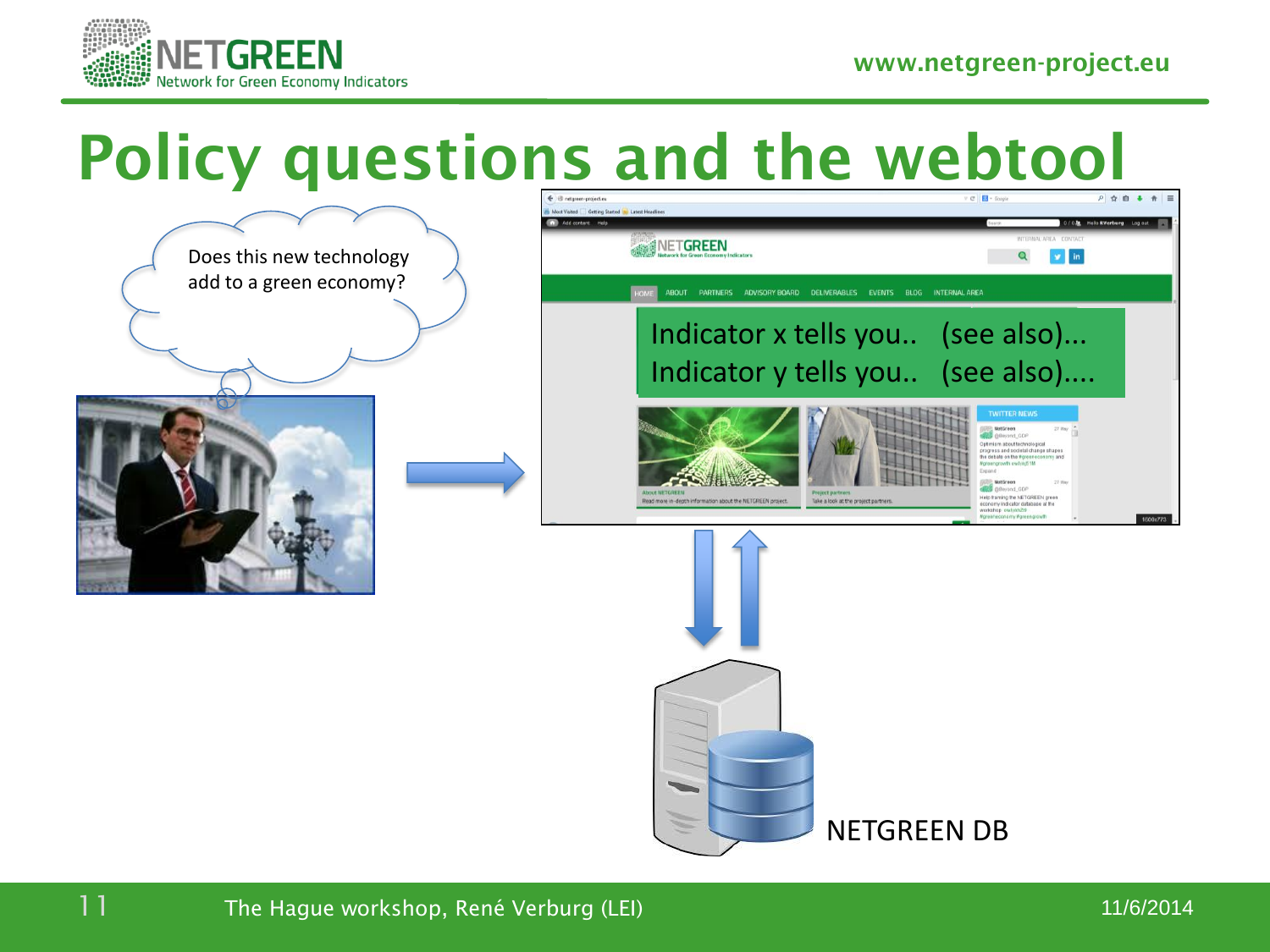



### **Policy questions**

| <b>Policy question</b>                                                                                                                                                                                                                                                                                                         | <b>Features for consideration</b>                                    | <b>Indicators</b>                                                                                                                                             |
|--------------------------------------------------------------------------------------------------------------------------------------------------------------------------------------------------------------------------------------------------------------------------------------------------------------------------------|----------------------------------------------------------------------|---------------------------------------------------------------------------------------------------------------------------------------------------------------|
| <b>How efficiently are we delivering adequate o</b><br>levels of wellbeing in terms of the<br>(changing) risk and cost implied by<br>resource-use (including the resource-use<br>associated<br>with<br>imports)<br>other<br><b>or</b><br>environmental damage, and how does this<br>benchmark<br>with<br>countries?<br>compare | Efficiency of business opportunities<br>Adequate levels of wellbeing | Greenhouse gas emissions and<br>$\bullet$<br>emissions of other pollutants<br>Material use and efficiency<br>$\bullet$<br>Objective and subjective well-being |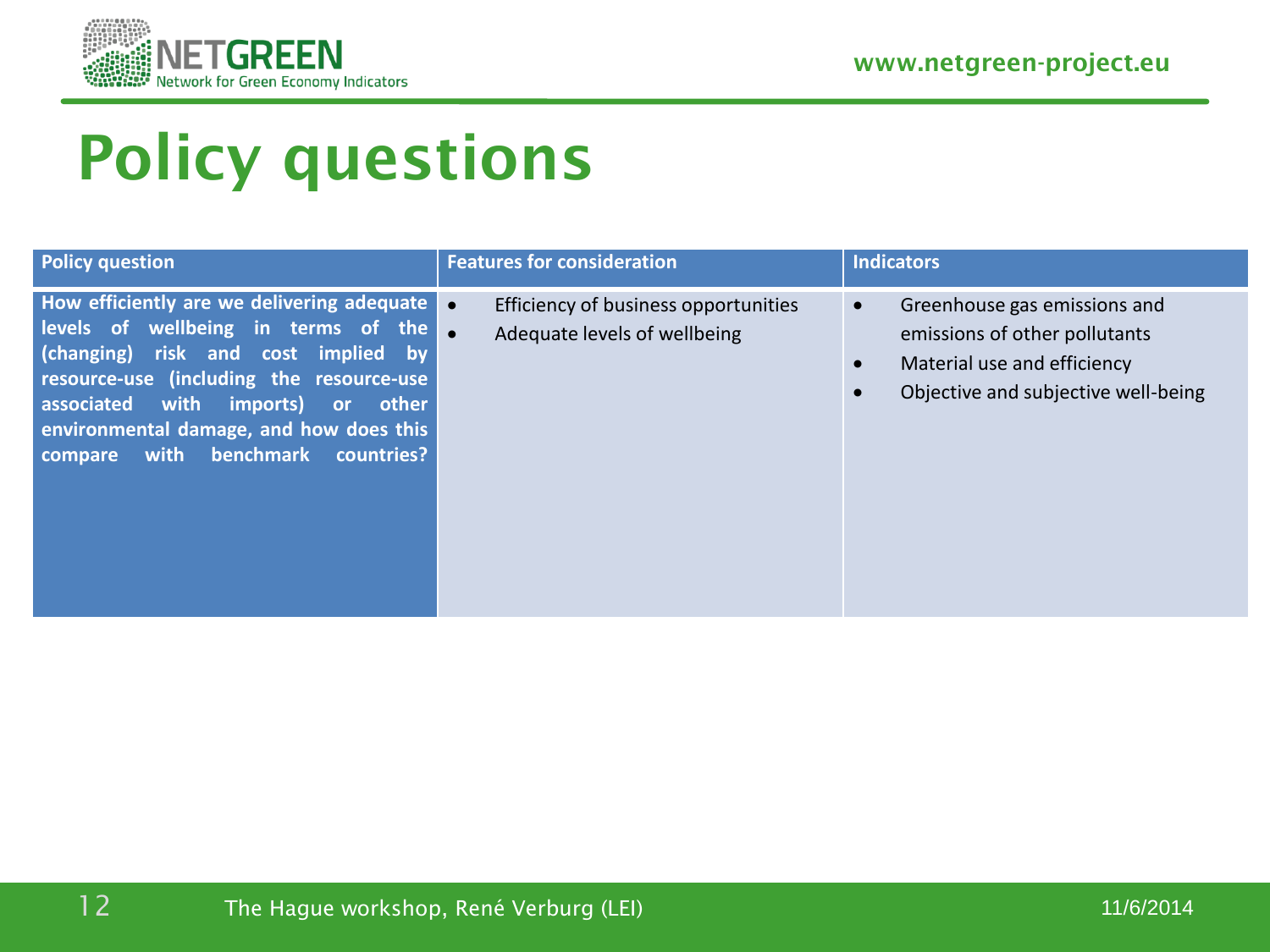

#### **Iterative process**

Linking policy questions with indicators

- Questions with inadequate indicator coverage
- Indicators with no corresponding questions
- Gap analysis: adding indicators to the list to make the database more balanced
- Reformulate some questions
- Adding new questions

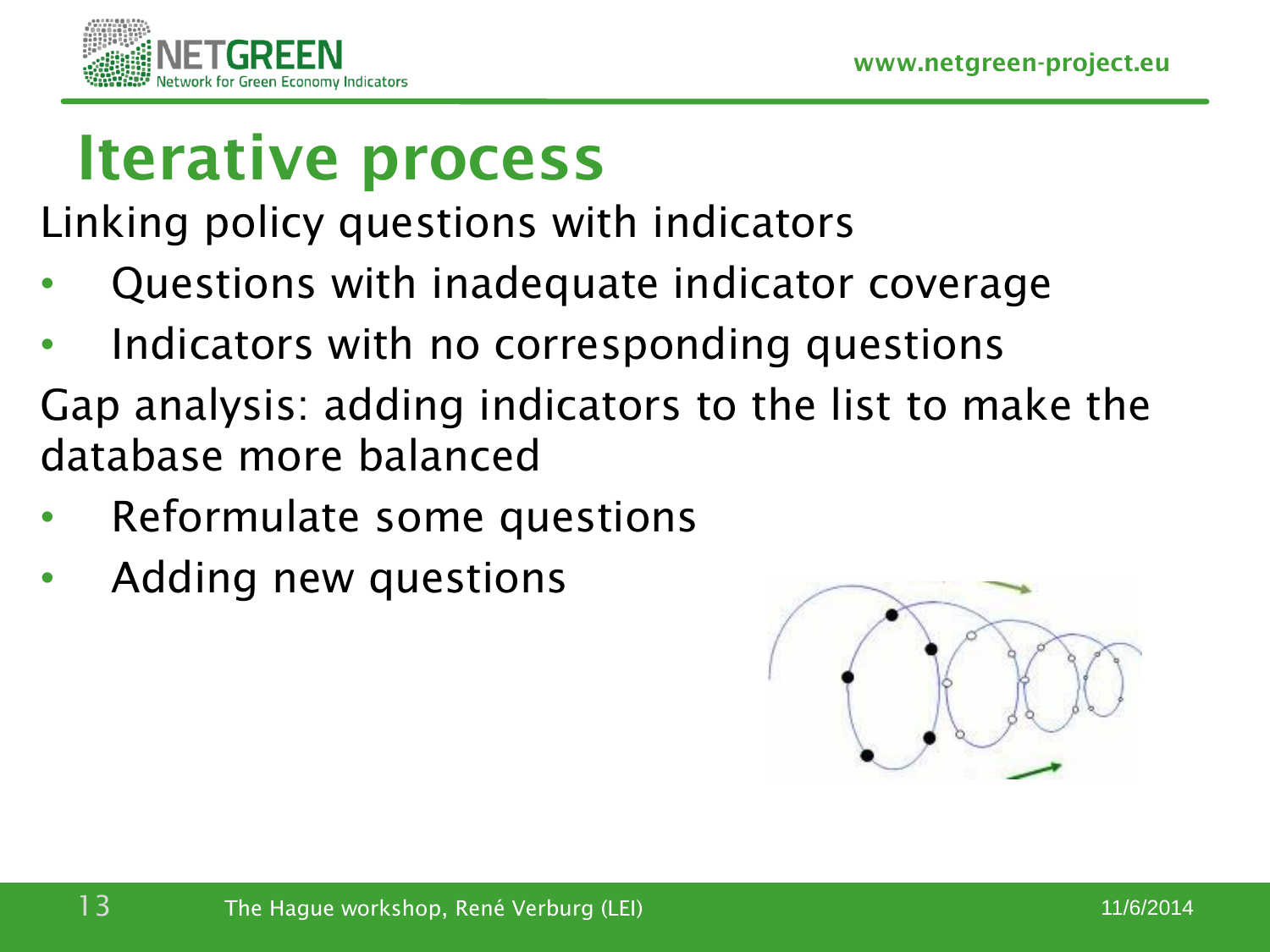

#### **Iterative process**

Thus analysing the list of indicators and linkages with policy questions will also add to the understanding if relevant policy questions are missed as well as to see if we have omissions of relevant indicators.

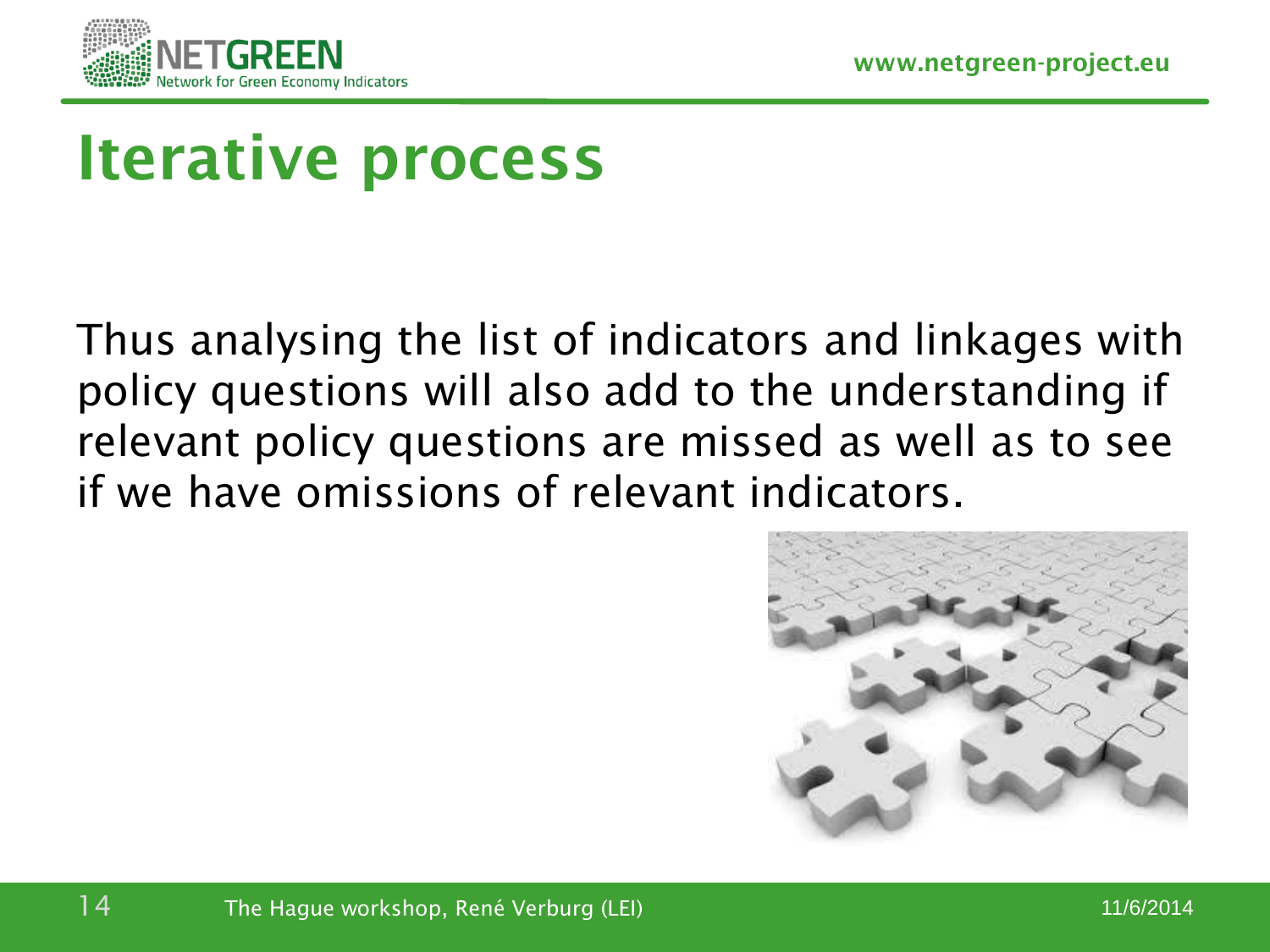

# **Discussion**

NETGREEN selected policy questions in relation to indicators.

We can link types of questions to (groups of) indicators and use this for our selection of indicators. What do you think of this approach?

The work on indicators will help users gain information on credible indicators.

The frameworks and sets are developed by institutes and clarifying the current use in Green Economy assessments helps quality assessment of indicators and use in practice. Is this is a good strategy to ensure quality?

NETGREEN has collected over 4000 indicators, but only a small percentage will actually be visible in the system.

Most indicators are related to these few, but not directly assessed. What are your views on the trade-off between completeness (in terms of indicators) and depth of information provided for each indicator?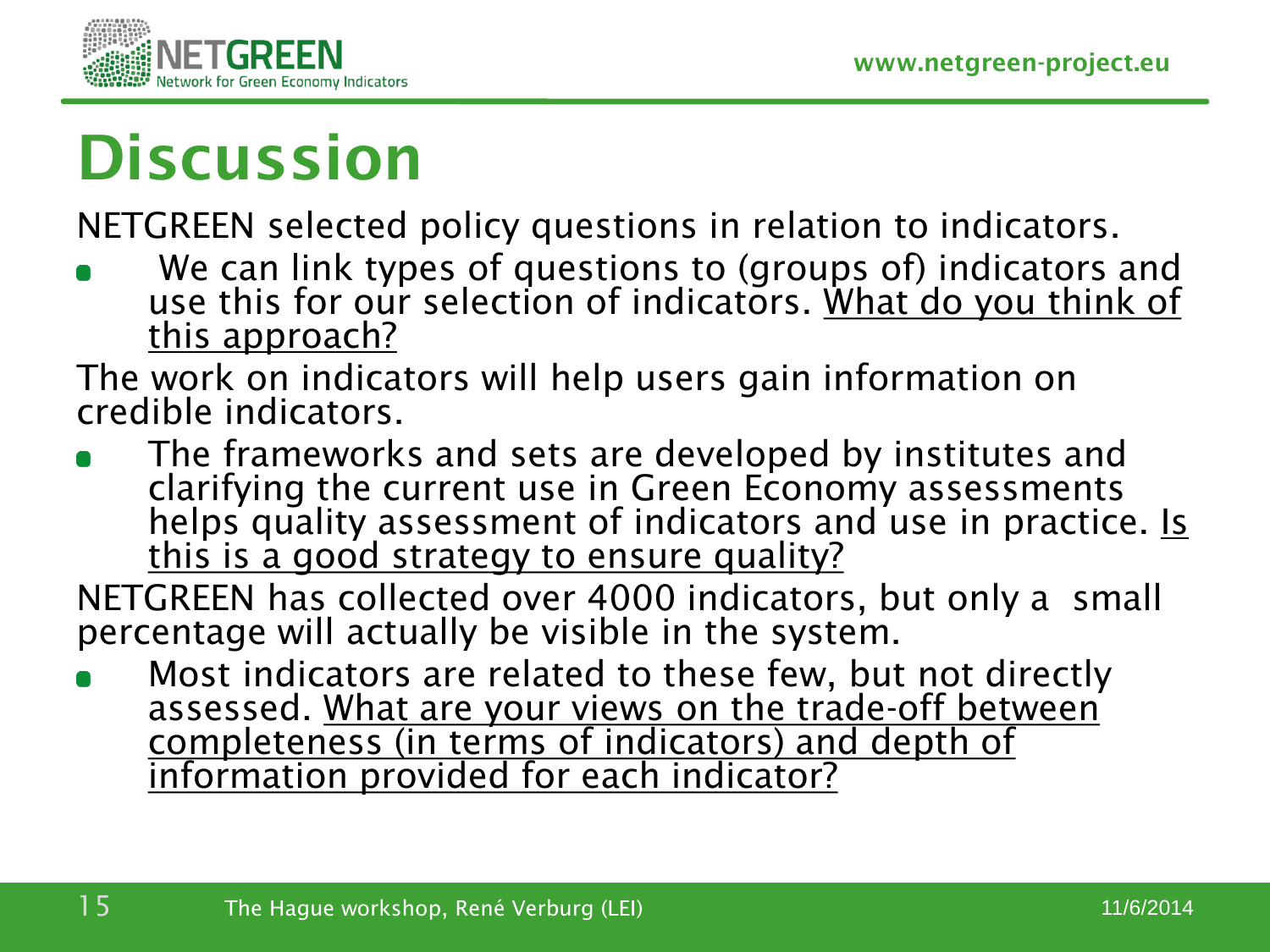



#### **Thank you**